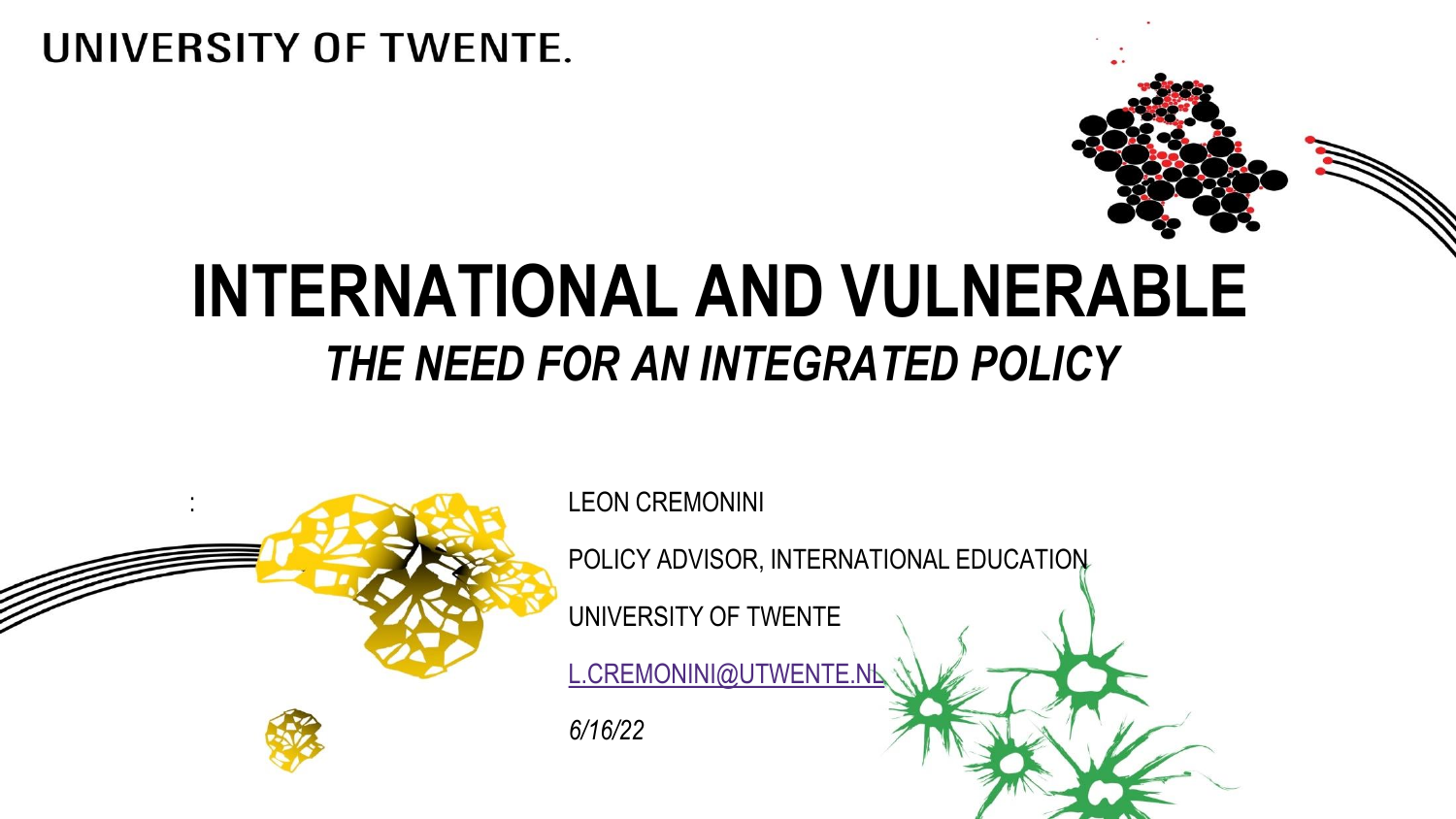## **CONTENTS**

- 1) Introduction
- 2) Why the question of refugees is that important
- 3) How to approach the problem?
- 4) Discussion questions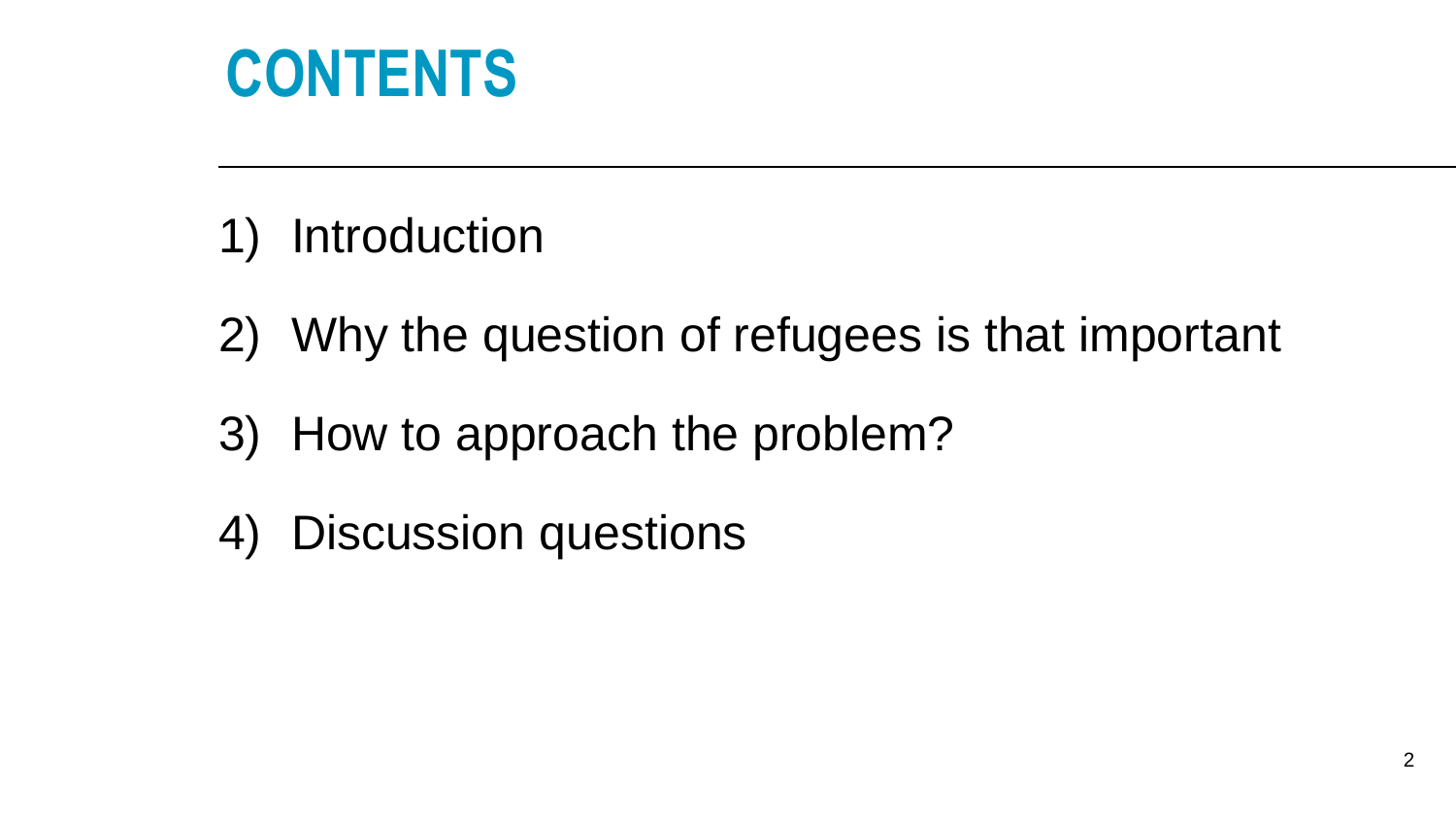#### **THE PROBLEM**

65,000 Ukrainian refugees registered in NL (6/2022)

Fewer than 1,000 students from Ukraine already situated in the Netherlands (about 100 in vocational education).

*Not* a new problem: e.g. Afghanistan (latest August 2021), Syria (since 2010/11)….

*Source: CBS*

UNIVERSITY OF TWENTE.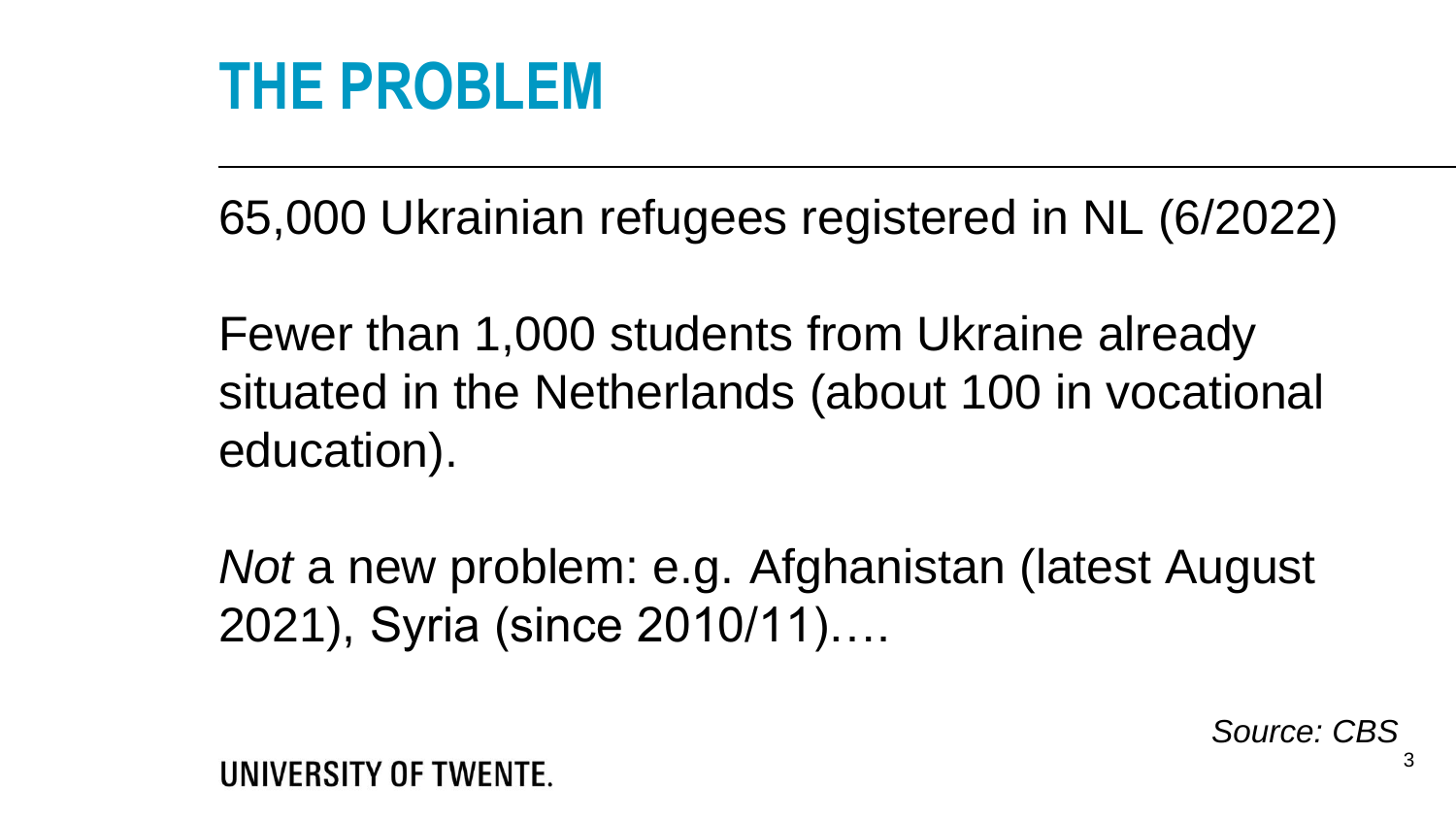# **PSYCHOSOCIAL GROWTH ELEMENTS OF HE**

Self-understanding, self-actualization, self-awareness, emotional intelligence, a sense of identity, self-respect, self-worth;

Motivation, interests, aspirations, sense of purpose etc.

Confidence, assertiveness, better interpersonal relationships, capacity to cope with problems, openness to new ideas, life satisfaction and happiness.

> *Calls for a need to ensure refugees are not excluded. Yet they are not just other "international students"*

UNIVERSITY OF TWENTE.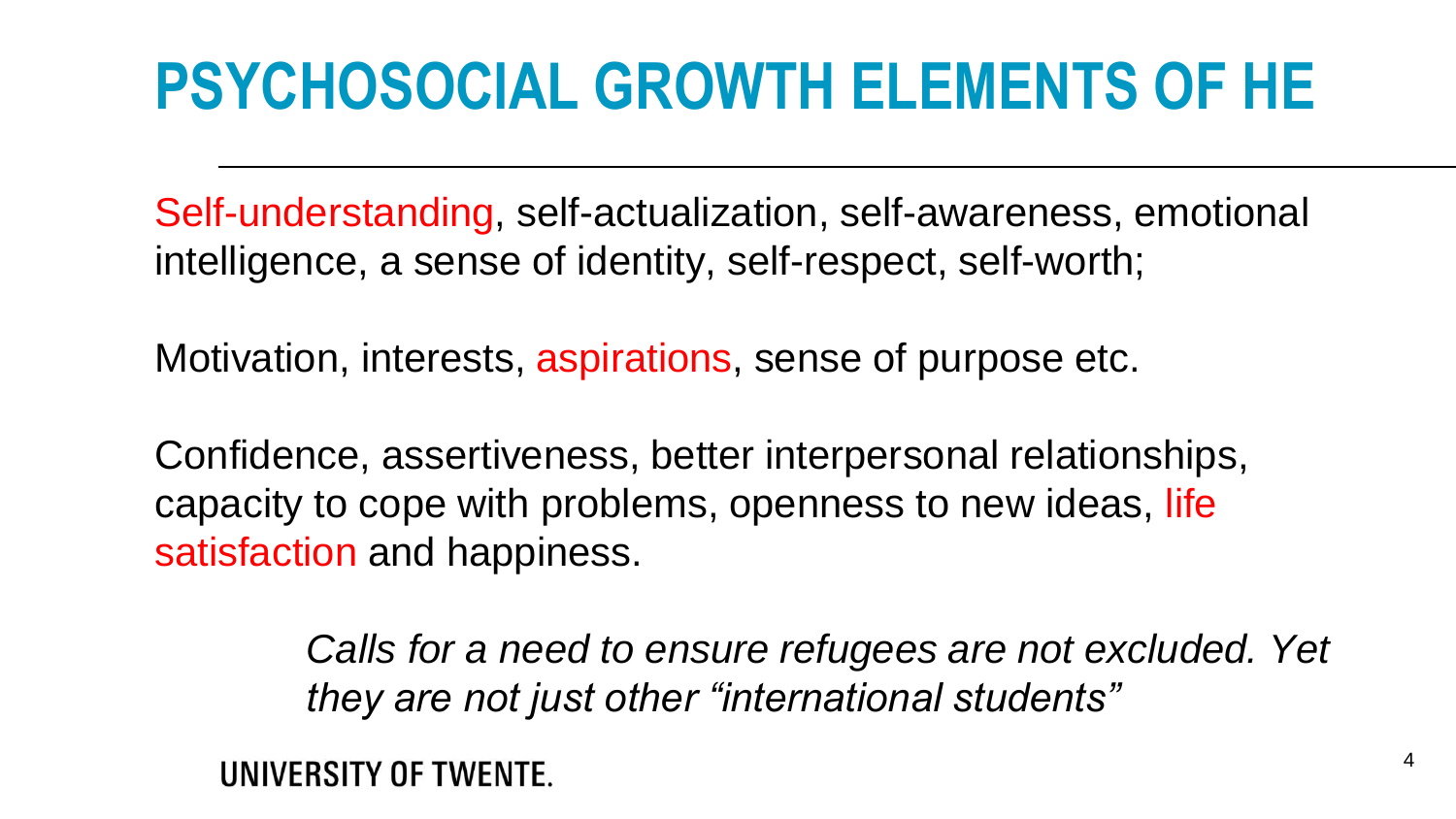# **WHY IS IT IMPORTANT TO ADDRESS?**

Consistent with university priorities *People first, international class room, diversity and talent, etc.,* 

Supports national policy priorities *Contribution to the labour market (reduces the "refugee l labour market shock")* 

Supports refugees to, later, rebuild their country *In the interest of all (partner) countries*

UNIVERSITY OF TWENTE.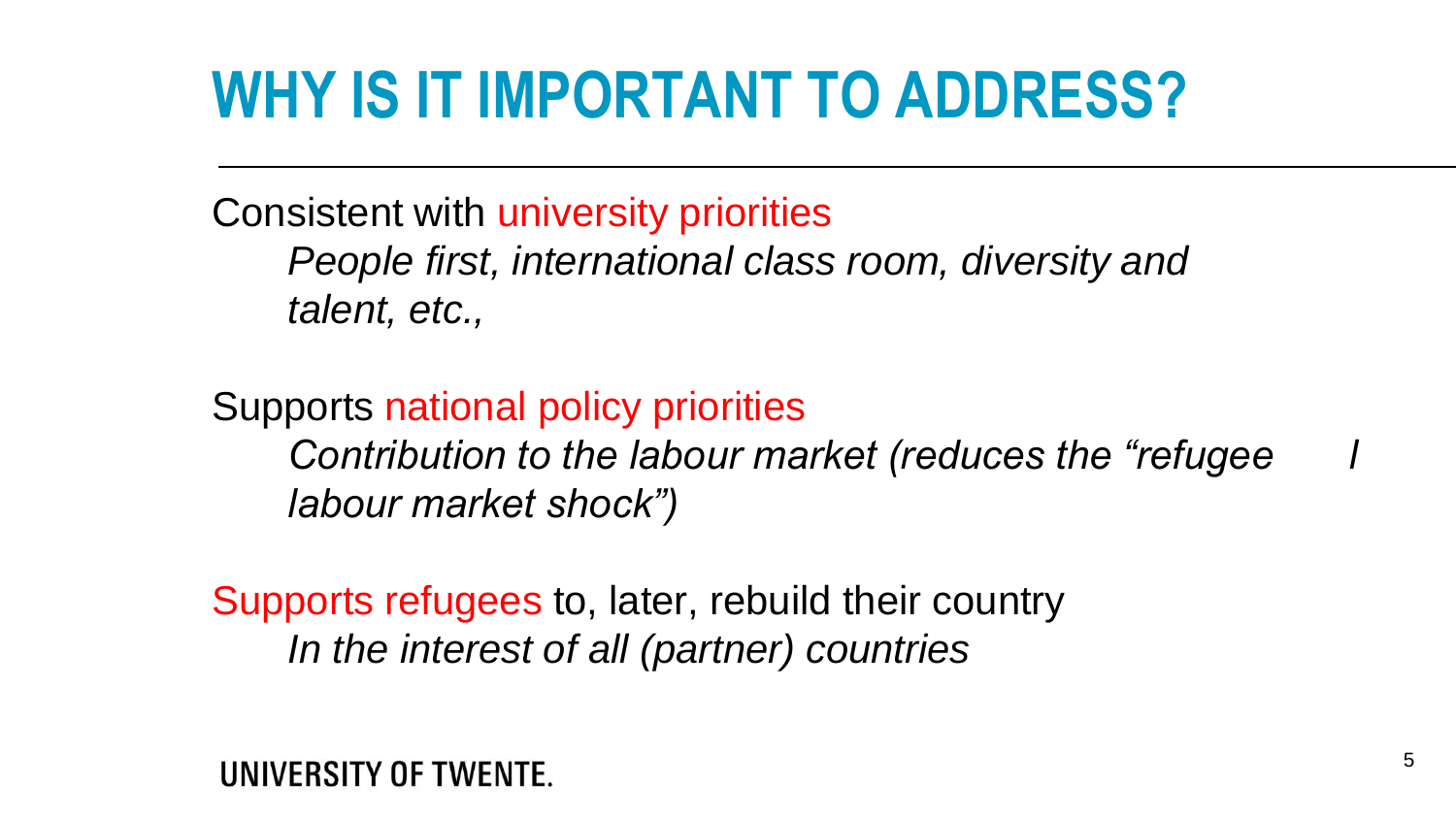### **PROBLEMS REFUGEES FACE**

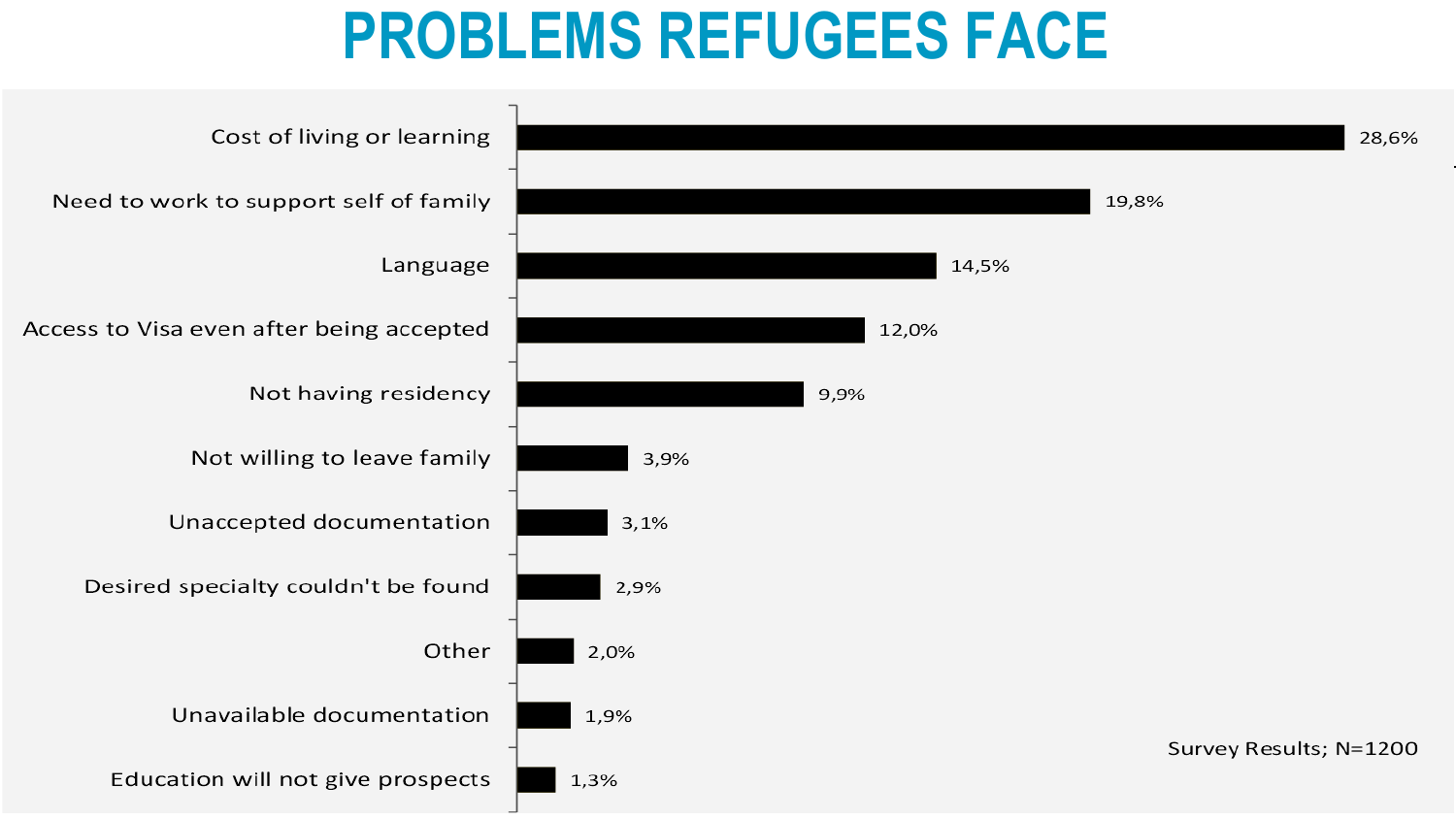## **(SOME OF) REFUGEES' PREDICAMENT**

*Refugees must follow specific rules, e.g.* 

Have a Dutch residence permit (applied for asylum).

Following a Dutch language course (level B1).

Attended school in your country of origin (level of education comparable to the Dutch havo 5 level or 12 years of preliminary education)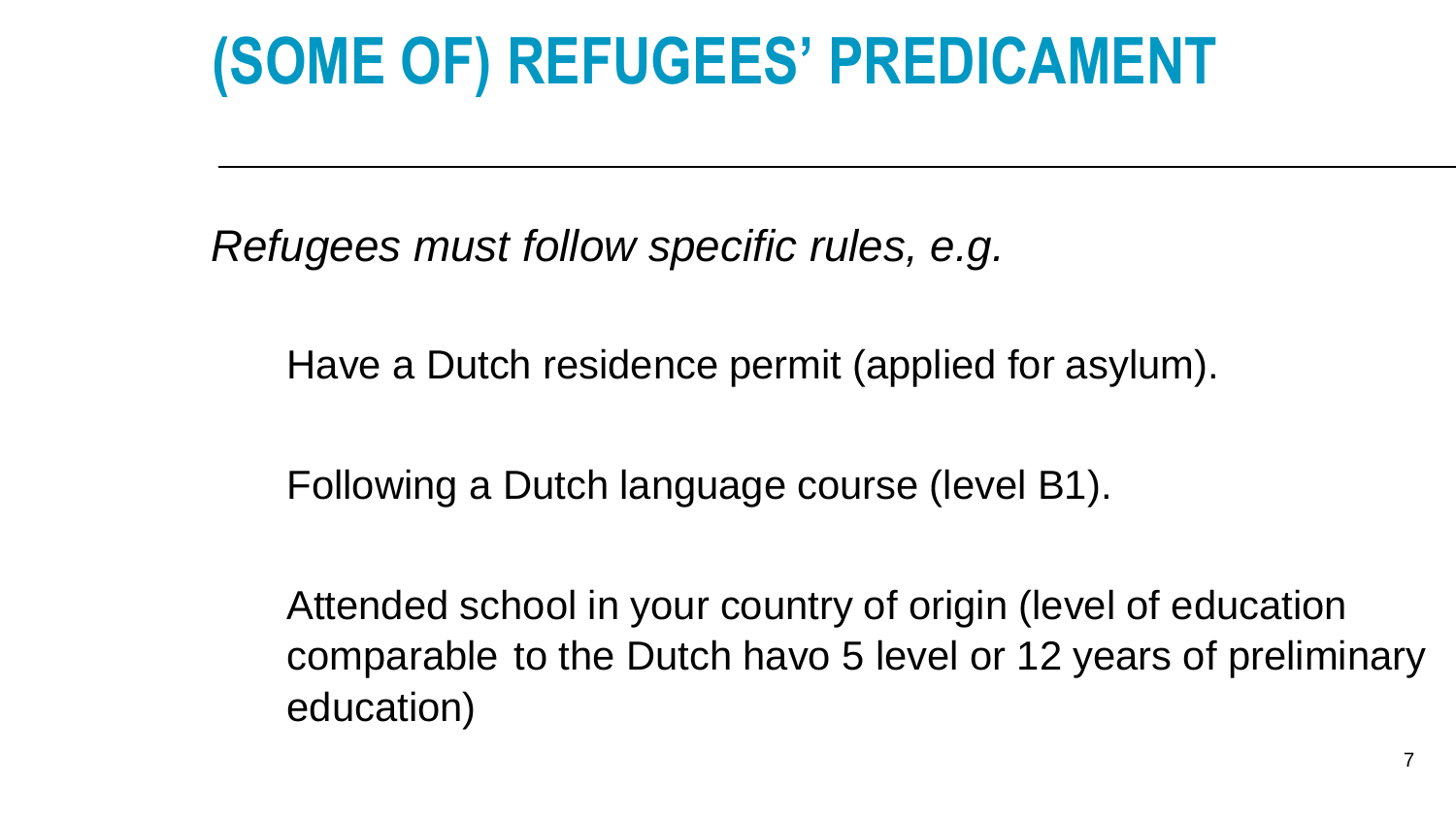# **APPROACHES: A PATCHWORK**

Work with existing networks/foundations UAF Scholars at Risk) *Note: the UT stopped both for capacity reasons*

Scholarships and waivers *Tend to favour merit over need*

Ad hoc solutions

Some universities have a policy, some do not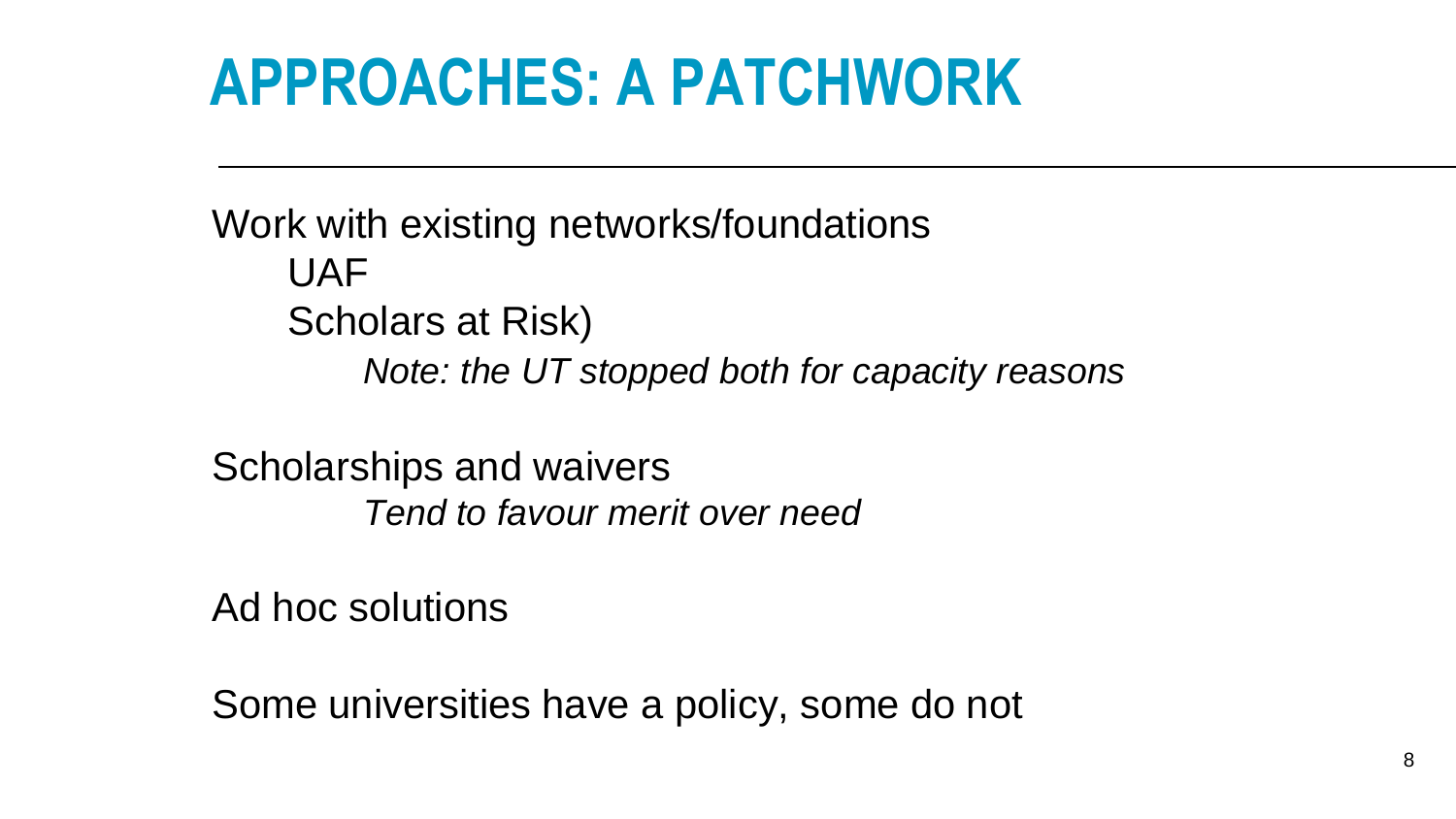## **OPTIONS**

A "buddy programme"? (student union) *Was done with success in times of Covid ("share and take care") Adaptable to refugees?*

Employment opportunities

*E.g. Connect Forward program for international students now extended to Ukrainian students*

*Problem: for students already in the country* 

EU fee for Ukrainian students (instead of non-EEA fees) *In agreement with all Dutch universities*

A "refugee trajectory" for supporting the international classroom? *Including a bridge programme? Portfolio-building?* <sup>9</sup>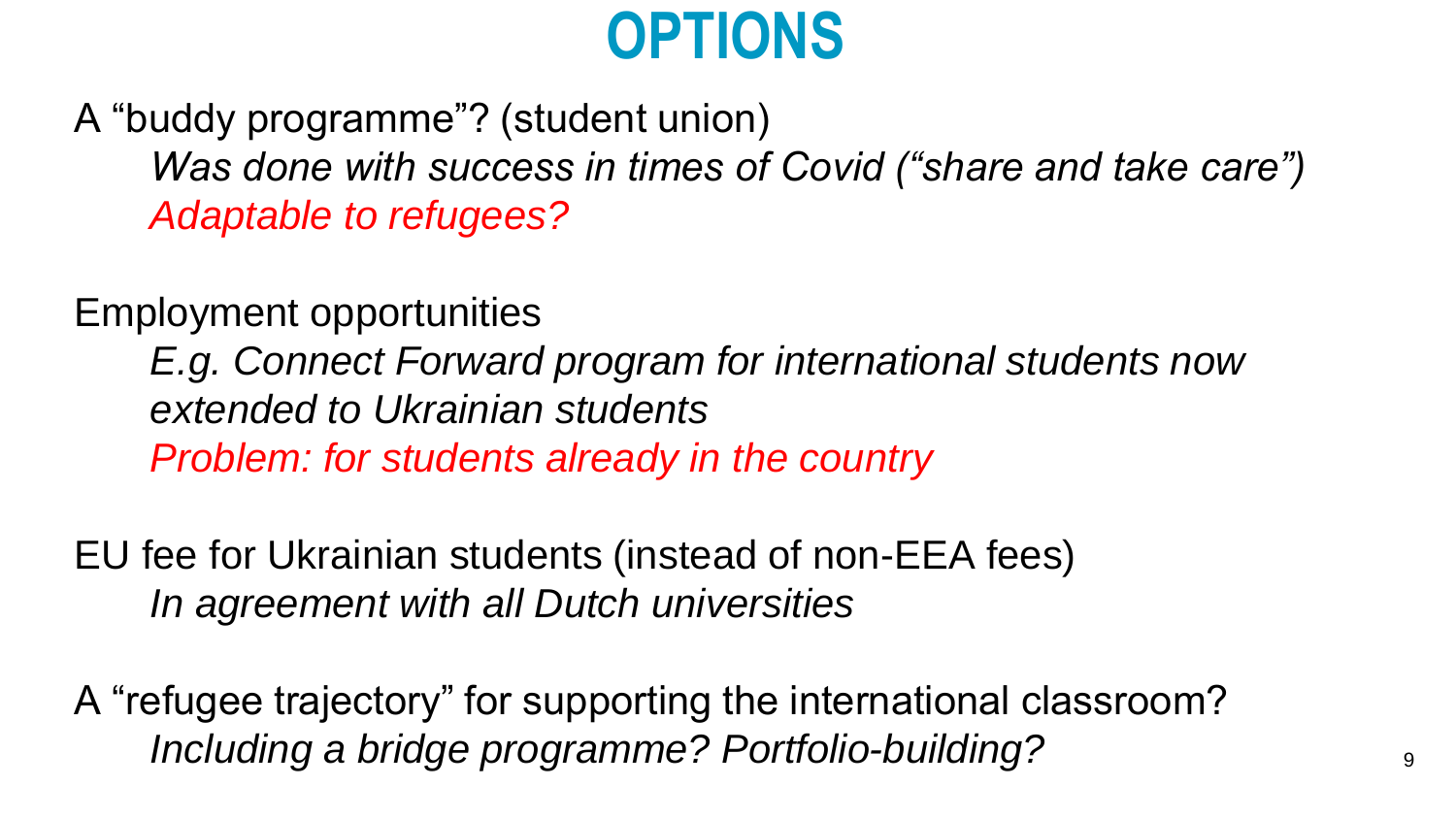## **DILEMMAS**

In internationalization: a focus on attracting talent from afar

- *revenue–generating approach to internationalization still prevalent*
- *- yet focusing on high fee paying students from abroad is under pressure in national policy*
- *- focus on "in country" capacity is gaining ground nationally*

"Waiting" for central guidance (UNL and Ministry) vs. local visibility

- *Once allocated to a region, small chance of matching with offer across the country*
- *- "Matching" popular for all but for refugees?*

Involvement of institutional actors on, e.g. housing

Bridge courses expensive and not applicable for refugees

- *- Need to be redesigned*
- *-* Based on economic model, not for who is already in the country  $10^{10}$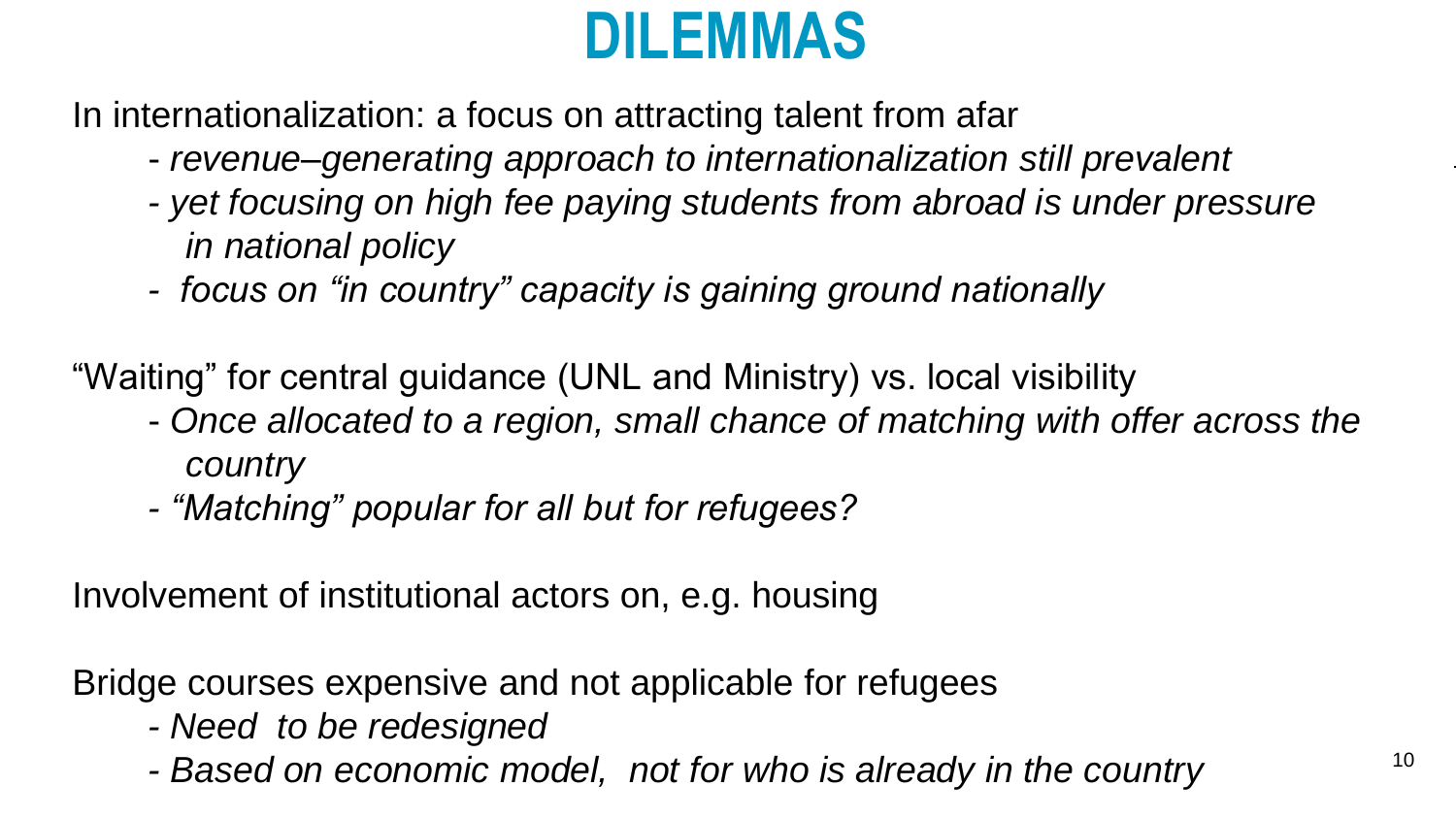#### **FROM REACTIVE TO PROACTIVE UNIVERSITY APPROACHES**

*Refugee crises a turning point? Human dimension internationalization > economic dimension?*

*Team up with other institutions (incl. non-universities and refugee orgs)* Leaner motivation the driving force: build opportunities from there, not *the other way around*

*How to reach out to refugees?*

*Building motivation and hope: adapting bridge year? Portfoliobuilding? Matching and better relocation?* 

*Targeted services in an integral approach? HR and Student well-being services*